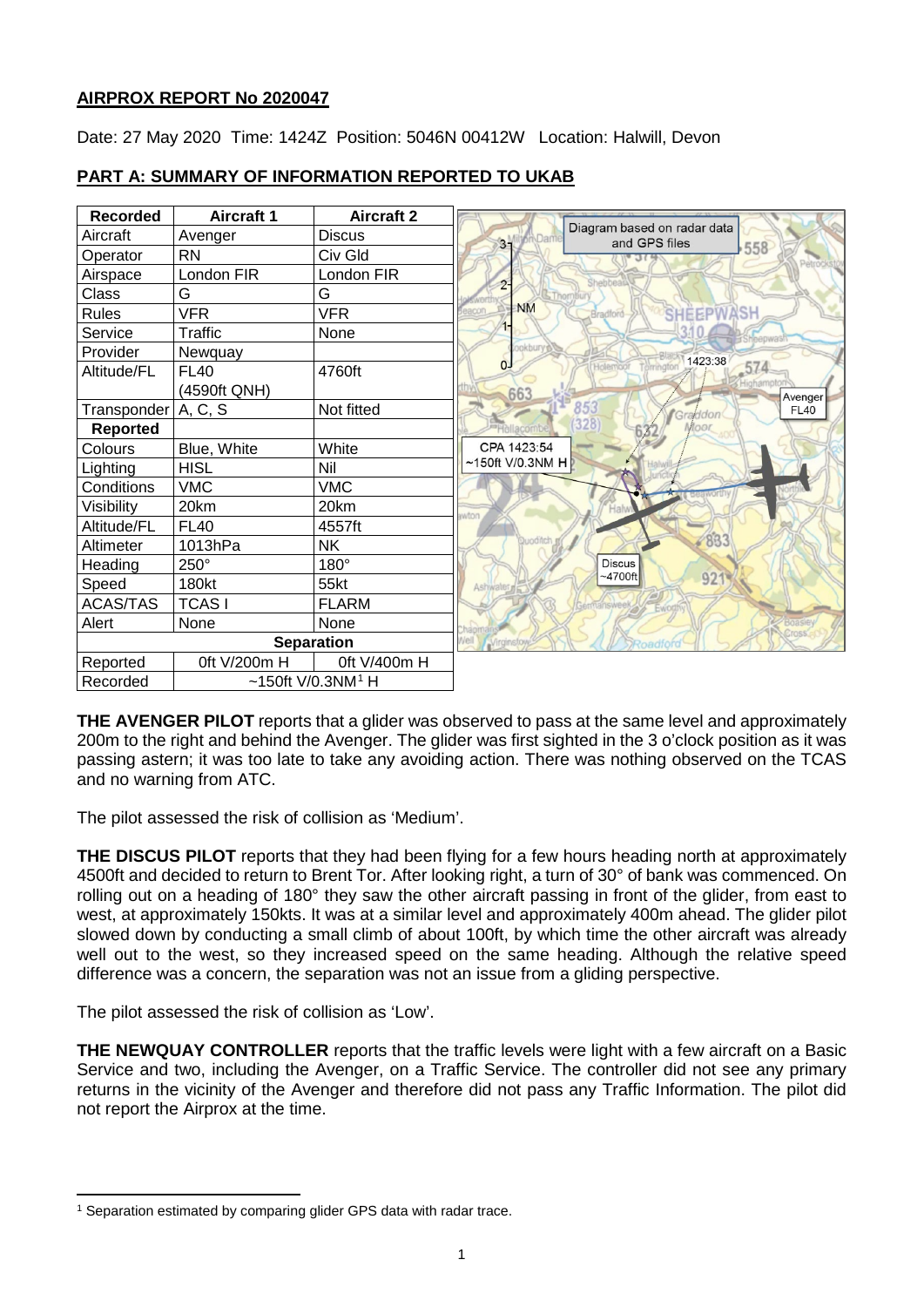# **Factual Background**

The weather at Newquay was recorded as follows:

METAR EGHQ 271420Z 02007KT 350V050 9999 FEW036 23/11 Q1035=

### **Analysis and Investigation**

# **CAA ATSI**

An Airprox was reported by the pilot of the Avenger with the Discus, whilst the Avenger was receiving a Traffic Service from Newquay ATC. The Discus had been airborne for some time and was returning to its landing site. The Avenger had been tracking east and had been receiving a service from Newquay for approximately 15 minutes prior to the Airprox. At 1421:15Z they reported turning right onto a south-westerly heading and commencing descent to 4000ft (Figures 1 & 2).



Figure 1: 1421:15 – Avenger 42NM NE of Newquay



Figure 2 – 1421:15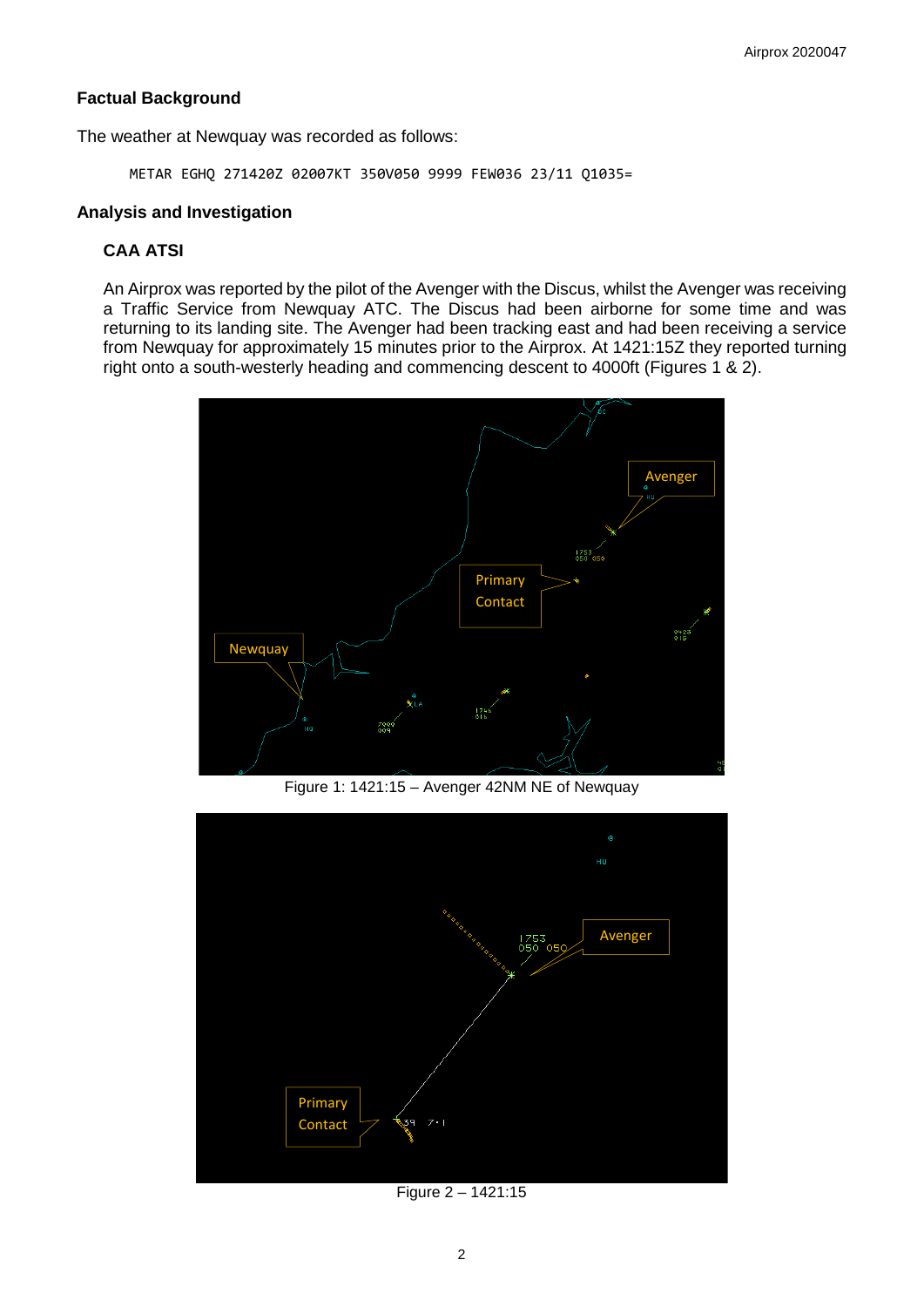On the area radar replay a primary-only contact, which could have been the Discus, had been visible since 1418:28, but this is not the surveillance source utilised by Newquay ATC. The primary contact subsequently disappeared from the area radar replay at 1421:26. Newquay ATC provided some snapshots of their radar display but none which showed the area being flown-in by the glider during this period. The Newquay controller reported that they did not see the primary contact associated with the Discus and so no Traffic Information was passed at any time.

Whilst the area radar appeared to show a sustained period where the primary contact was visible, this was not the picture that was being presented to the Newquay controller because they were using a different local source. The controller was handling a couple of other aircraft and a departure during this period. These aircraft were at or in the vicinity of Newquay, whilst the Avenger was operating at a range of between 38-42NM at the time. Newquay ATC is authorised to use their surveillance radar equipment to provide a surveillance service to 62NM.

The Airprox took place in Class G airspace, where ultimately, regardless of the type of ATS being provided, both pilots were responsible for their own collision avoidance.

## **UKAB Secretariat**

The Avenger and Discus pilots shared an equal responsibility for collision avoidance and not to operate in such proximity to other aircraft as to create a collision hazard.<sup>[2](#page-2-0)</sup> If the incident geometry is considered as converging then the Avenger pilot was required to give way to the Discus. $^3$  $^3$ 

## **Comments**

## **Navy HQ**

The Qualified Observer Instructor (QOI) and crew were interviewed during the investigation instigated by the occurrence report. It was not reported immediately as an Airprox and this action was taken on subsequent reflection. However, during the investigation it was established that this was viewed by the QOI that the glider was at an 'unusual proximity' although it was passing behind. This influenced the decision to submit an Airprox together with the rear crew being surprised by the position of the glider, the fact that the pilot had not observed it, there was no Traffic Information from ATC and no TCAS. The lack of TCAS was not unusual due to the amount of glider traffic that operate in that vicinity without a transponder.

Of note, usually Avengers operate at the lowest available FL as they are training helicopter observers, however, during their planning they consider operating at a higher FL in areas of gliding activity as a mitigation against the risk posed by the non-transponding gliding community.

# **BGA**

This happened in Class G airspace where the primary barrier is see and avoid. Interoperable EC systems and/or access to FLARM-derived data for the Newquay controller would have improved everyone's situational awareness.

#### **Summary**

 $\overline{\phantom{a}}$ 

An Airprox was reported when an Avenger and a Discus flew into proximity 11NM NE Oakhampton at 1424Z on Wednesday 27<sup>th</sup> May 2020. Both pilots were operating under VFR in VMC, the Avenger pilot was in receipt of a Traffic Service from Newquay. The Discus pilot was not in receipt of an ATS.

<span id="page-2-0"></span><sup>2</sup> SERA.3205 Proximity. MAA RA 2307 paragraphs 1 and 2.

<span id="page-2-1"></span><sup>3</sup> SERA.3210 Right-of-way (c)(2) Converging. MAA RA 2307 paragraph 12.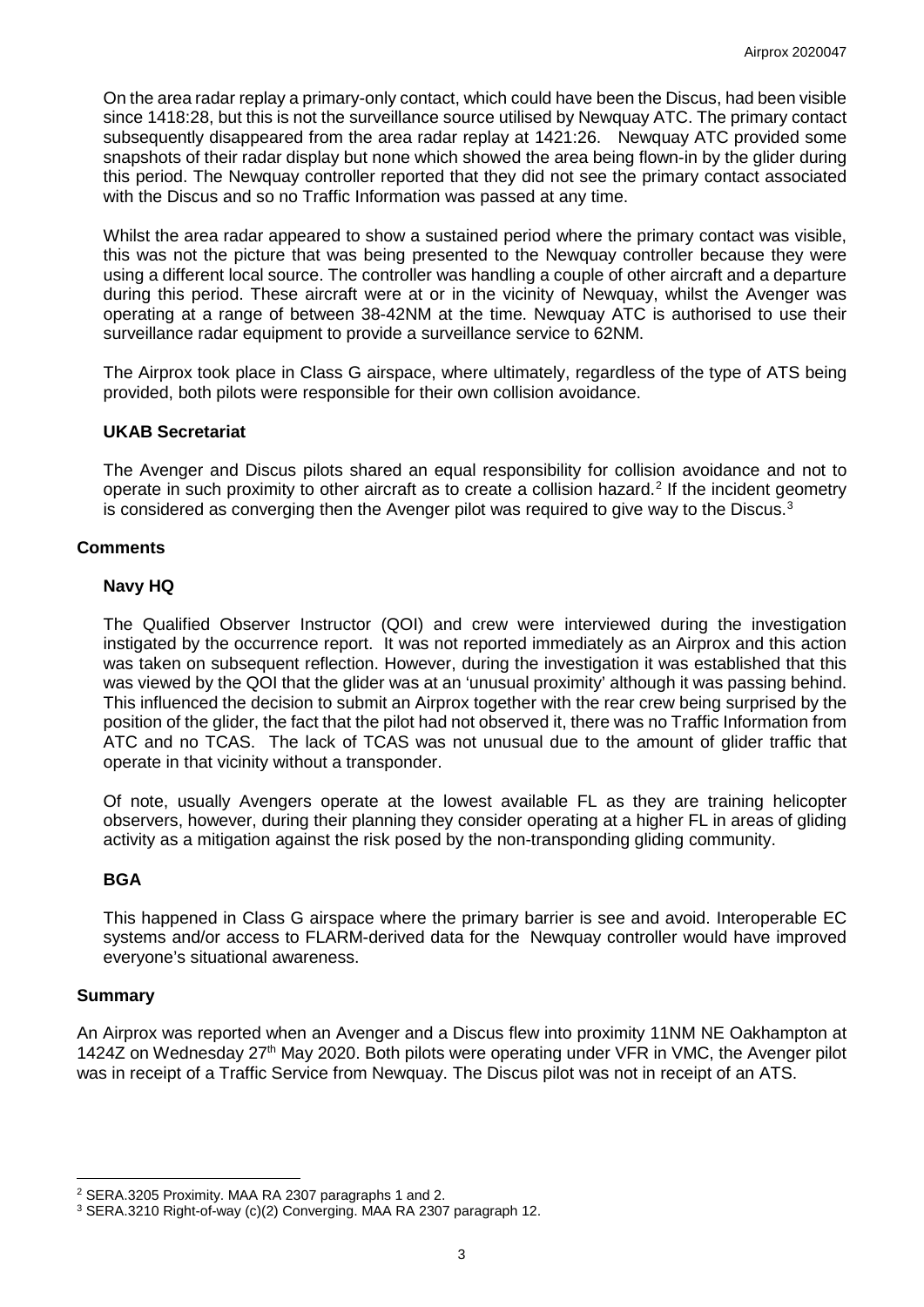# **PART B: SUMMARY OF THE BOARD'S DISCUSSIONS**

Information available consisted of reports from the pilots of both aircraft, transcripts of the relevant RT frequencies, radar photographs/video recordings, reports from the air traffic controllers involved and reports from the appropriate ATC and operating authorities. Relevant contributory factors mentioned during the Board's discussions are highlighted within the text in bold, with the numbers referring to the Contributory Factors table displayed in Part C.

Due to the exceptional circumstances presented by the coronavirus pandemic, this incident was assessed as part of a 'virtual' UK Airprox Board meeting where members provided a combination of written contributions and dial-in/VTC comments. Although not all Board members were present for the entirety of the meeting and, as a result, the usual wide-ranging discussions involving all Board members were more limited, sufficient engagement was achieved to enable a formal assessment to be agreed along with the following associated comments.

The Board first looked at the actions of the Avenger crew. They were receiving a Traffic Service from Newquay and had adapted their planned transit height to try to deconflict from any glider activity. It was therefore unfortunate that they did not receive any Traffic Information from ATC (who couldn't see the glider on the radar) and that the TCAS onboard the Avenger could not detect the non-transponding glider (**CF3**, **CF4**), resulting in no situational awareness that the glider was in the vicinity. Once the pilot did see the glider, it was too late to take any avoiding action, albeit that the separation was probably enough without it and the glider was passing behind (**CF5**).

Turning to the glider pilot, they also did not have any situational awareness because the FLARM in the glider was not compatible with the Avenger's TCAS (**CF3**, **CF4**). However the glider pilot was much more sanguine about the incident and the glider member commented that this was very much normal operations in Class G for gliders, in that on rolling out of the turn, the pilot saw the Avenger, if a little late (**CF6**), still with enough time to make a climb in order to slow down the glider and allow the Avenger to pass ahead.

When looking at the role the controller had to play, the Board wondered whether Newquay had a FLARM display within the tower. They were told that whilst there was not a FLARM display, if notified that there was likely to be glider activity they sometimes utilised a spare controller to look at glidernet on an iPad, but that this could be used for situational awareness purposes only. However, on this occasion due to COVID-19 restrictions, Newquay was operating with only one controller, which meant that there was no spare capacity for the controller to ask someone to look at a separate display. Some controlling members opined that had the glider been transponder equipped then the glider would have displayed on the radar for the controller to see and a separate display would not be necessary, furthermore, the Avenger's TCAS would have alerted. Ultimately, the Newquay controller could not see the glider on the radar display and therefore could not detect the confliction and could not provide any Traffic Information to the Avenger pilot (**CF1**, **CF2**).

In determining the risk, members quickly agreed that there had been no risk of collision, but a discussion followed about whether this had been normal operations in Class G airspace, or whether safety had been degraded. In end they assessed that the unusual proximity of the glider to the Avenger had probably startled the crew and they had been correct to report the Airprox, but given the separation between the two aircraft, the situation had been such that normal safety standards had pertained; Risk Category E.

# **PART C: ASSESSMENT OF CONTRIBUTORY FACTORS AND RISK**

#### Contributory Factors:

|    | 2020047                            |                    |               |  |  |
|----|------------------------------------|--------------------|---------------|--|--|
| СF | Factor                             | <b>Description</b> | Amplification |  |  |
|    | <b>Ground Elements</b>             |                    |               |  |  |
|    | • Situational Awareness and Action |                    |               |  |  |